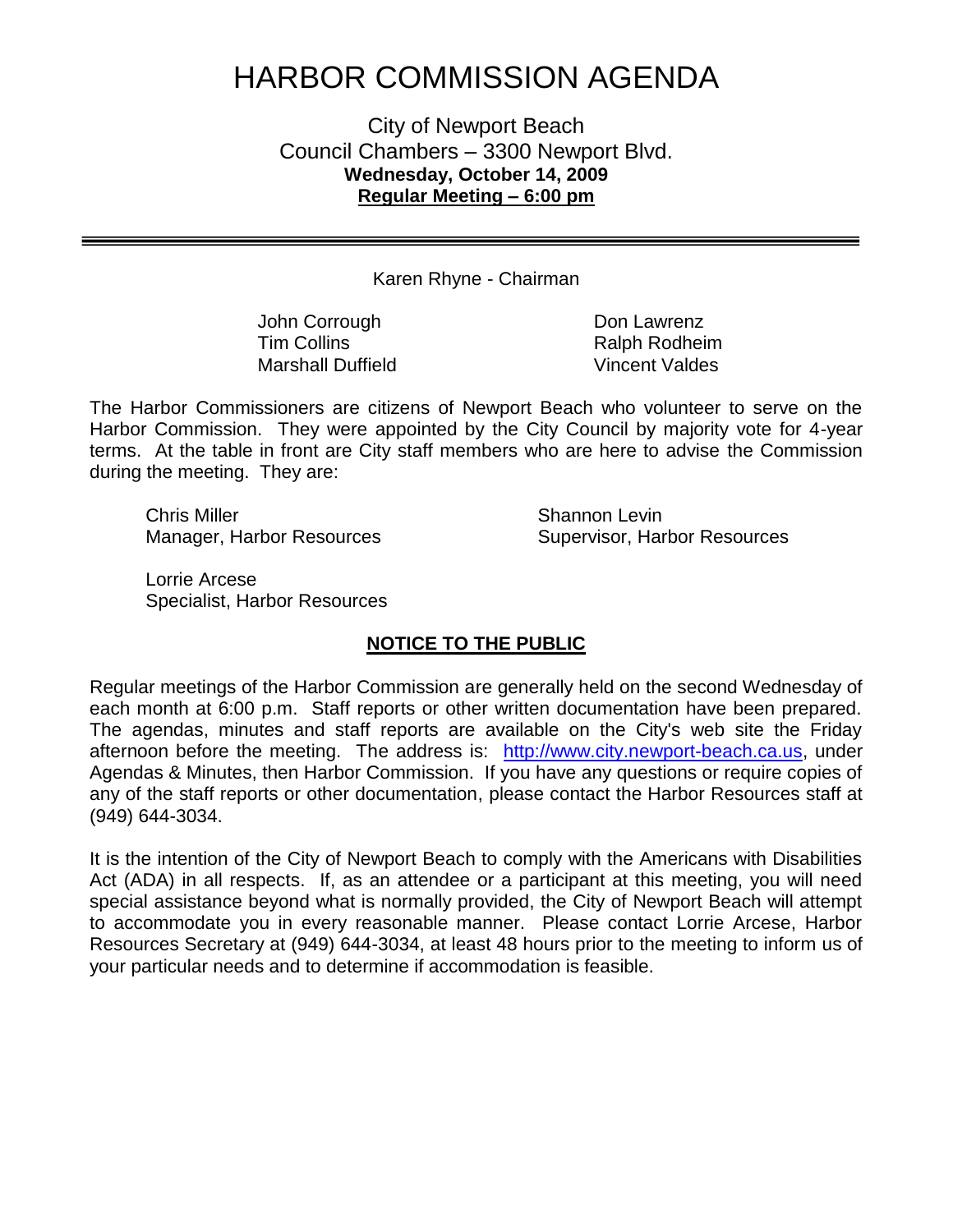## **NEWPORT BEACH HARBOR COMMISSION AGENDA 3300 Newport Blvd., Newport Beach, CA**

**Wednesday, October 14, 2009**

**CALL TO ORDER** 6:00 P.M.

## **PLEDGE OF ALLEGIANCE**

## **ROLL CALL/INTRODUCTION:**

*"The Commissioners sitting before you are citizens of Newport Beach who volunteer to serve on the Harbor Commission. They were appointed by the City Council at large by majority vote for 4-year terms. The people sitting at the table in front are City staff members and are here to advise us during the meeting. Immediately to my left are:*

> *Chris Miller, Harbor Resources Manager Shannon Levin, Harbor Resources Supervisor Lorrie Arcese, Harbor Resources Specialist*

## **MINUTES***:* **Recommended Action**: Approve minutes from last meeting.

**PUBLIC COMMENTS:** *Public comments are invited on non-agenda items generally considered to be within the subject matter jurisdiction of the Harbor Commission – Speakers must limit comments to 3-minutes. Before speaking, please state your name and address for the record.*

*ALL TESTIMONY GIVEN BEFORE THE HARBOR COMMISSION IS TAPE RECORDED. SPEAKERS MUST LIMIT REMARKS TO THREE MINUTES ON ALL ITEMS. (Red light signifies when three minutes are up; yellow light signifies that the speaker has one minute left for summation.)*

## **ACTION & APPEAL ITEMS**

#### *ITEM #1*

- **Subject:** Appeal the Harbor Permit / Approval in Concept for the AERIE Dock Structure at 201-207 Carnation Avenue.
- **Issue:** Should the Harbor Commission affirm, modify or reverse the decision of the Harbor Resources Manager who approved the Harbor Permit / Approval in Concept of the AERIE dock structure?

#### **Discussion:**

#### **Public Comments:**

**Action:** The Harbor Commission may choose one of the following actions:

- 1. Affirm the decision of the Harbor Resources Manager who approved the Harbor Permit / Approval in Concept of the AERIE dock structure; or
- 2. Modify the decision of the Harbor Resources Manager; or
- 3. Reverse the decision of the Harbor Resources Manager.

## **SUB-COMMITTEE REPORTS** – Receive and File

## **HARBOR RESOURCES UPDATE** – Receive and File